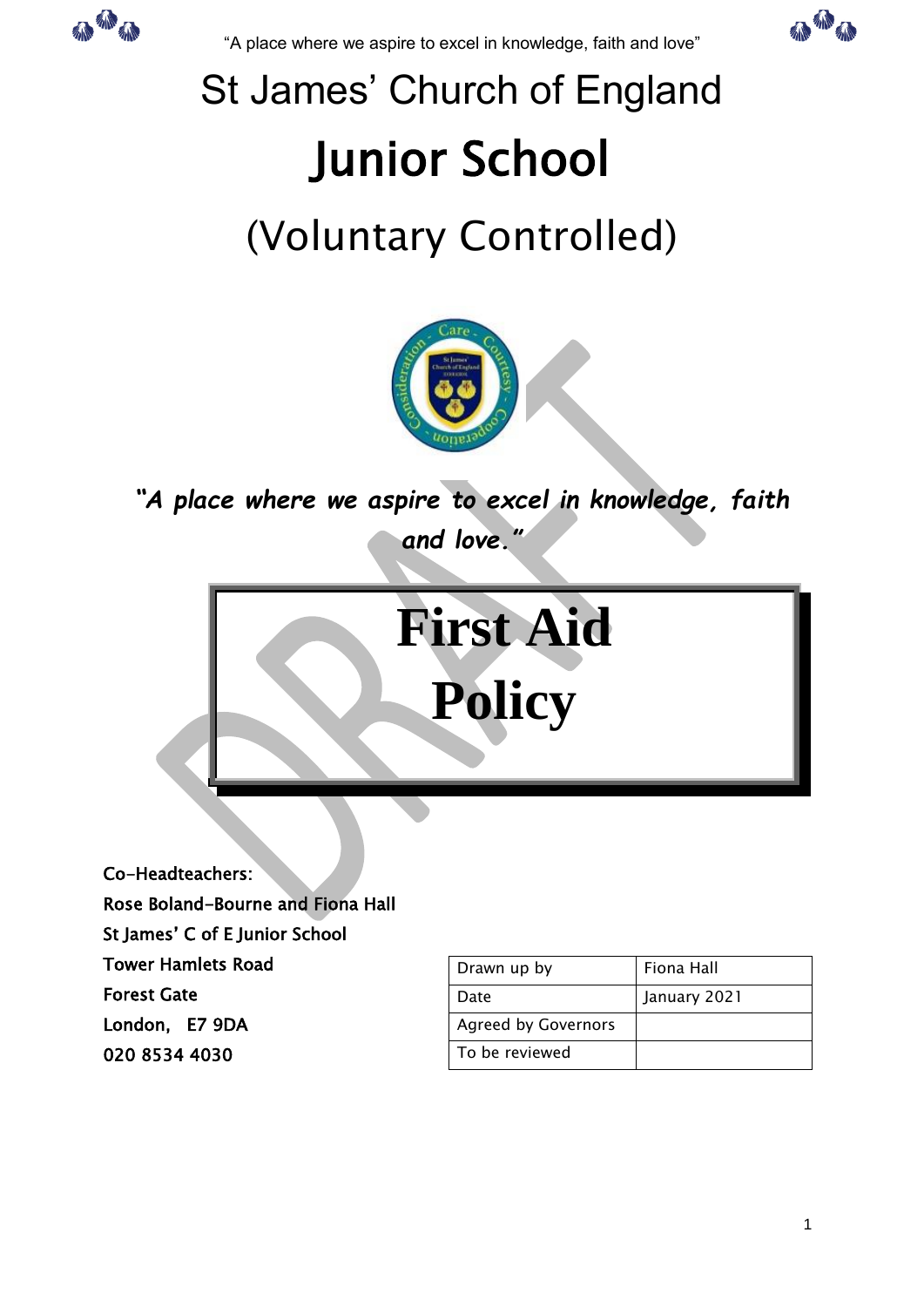



#### Contents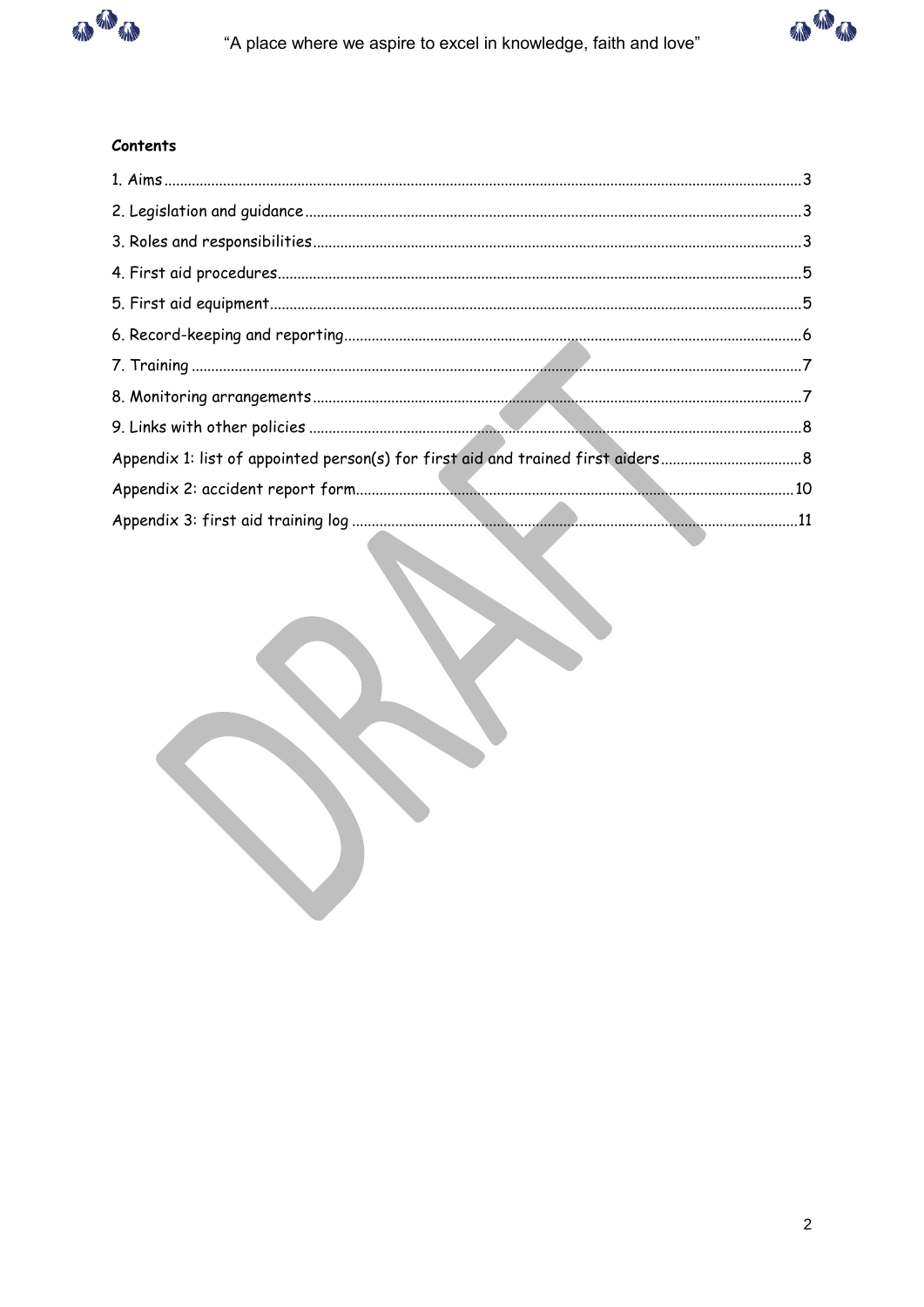



#### **1. Aims**

The aims of our first aid policy are to:

- Ensure the health and safety of all staff, pupils and visitors
- Ensure that staff and governors are aware of their responsibilities with regards to health and safety
- Provide a framework for responding to an incident and recording and reporting the outcomes

#### **2. Legislation and guidance**

This policy is based on advice from the Department for Education on [first aid in schools](https://www.gov.uk/government/publications/first-aid-in-schools) and [health and safety in schools,](https://www.gov.uk/government/publications/health-and-safety-advice-for-schools) and the following legislation:

- [The Health and Safety \(First Aid\) Regulations 1981,](http://www.legislation.gov.uk/uksi/1981/917/regulation/3/made) which state that employers must provide adequate and appropriate equipment and facilities to enable first aid to be administered to employees, and qualified first aid personnel
- [The Management of Health and Safety at Work Regulations 1992,](http://www.legislation.gov.uk/uksi/1992/2051/regulation/3/made) which require employers to make an assessment of the risks to the health and safety of their employees
- [The Management of Health and Safety at Work Regulations 1999,](http://www.legislation.gov.uk/uksi/1999/3242/contents/made) which require employers to carry out risk assessments, make arrangements to implement necessary measures, and arrange for appropriate information and training
- [The Reporting of Injuries, Diseases and Dangerous Occurrences Regulations \(RIDDOR\)](http://www.legislation.gov.uk/uksi/2013/1471/schedule/1/paragraph/1/made)  [2013,](http://www.legislation.gov.uk/uksi/2013/1471/schedule/1/paragraph/1/made) which state that some accidents must be reported to the Health and Safety Executive (HSE), and set out the timeframe for this and how long records of such accidents must be kept
- [Social Security \(Claims and Payments\) Regulations 1979,](http://www.legislation.gov.uk/uksi/1979/628) which set out rules on the retention of accident records
- [The School Premises \(England\) Regulations 2012,](http://www.legislation.gov.uk/uksi/2012/1943/regulation/5/made) which require that suitable space is provided to cater for the medical and therapy needs of pupils

#### **3. Roles and responsibilities**

#### **3.1 Appointed person(s) and first aiders**

The school's appointed persons are: Victoria Grech and Hisland LaTouche They are responsible for:

- Taking charge when someone is injured or becomes ill
- Ensuring there is an adequate supply of medical materials in first aid kits, and replenishing the contents of these kits
- Ensuring that an ambulance or other professional medical help is summoned when appropriate

First aiders are trained and qualified to carry out the role (see section 7) and are responsible for: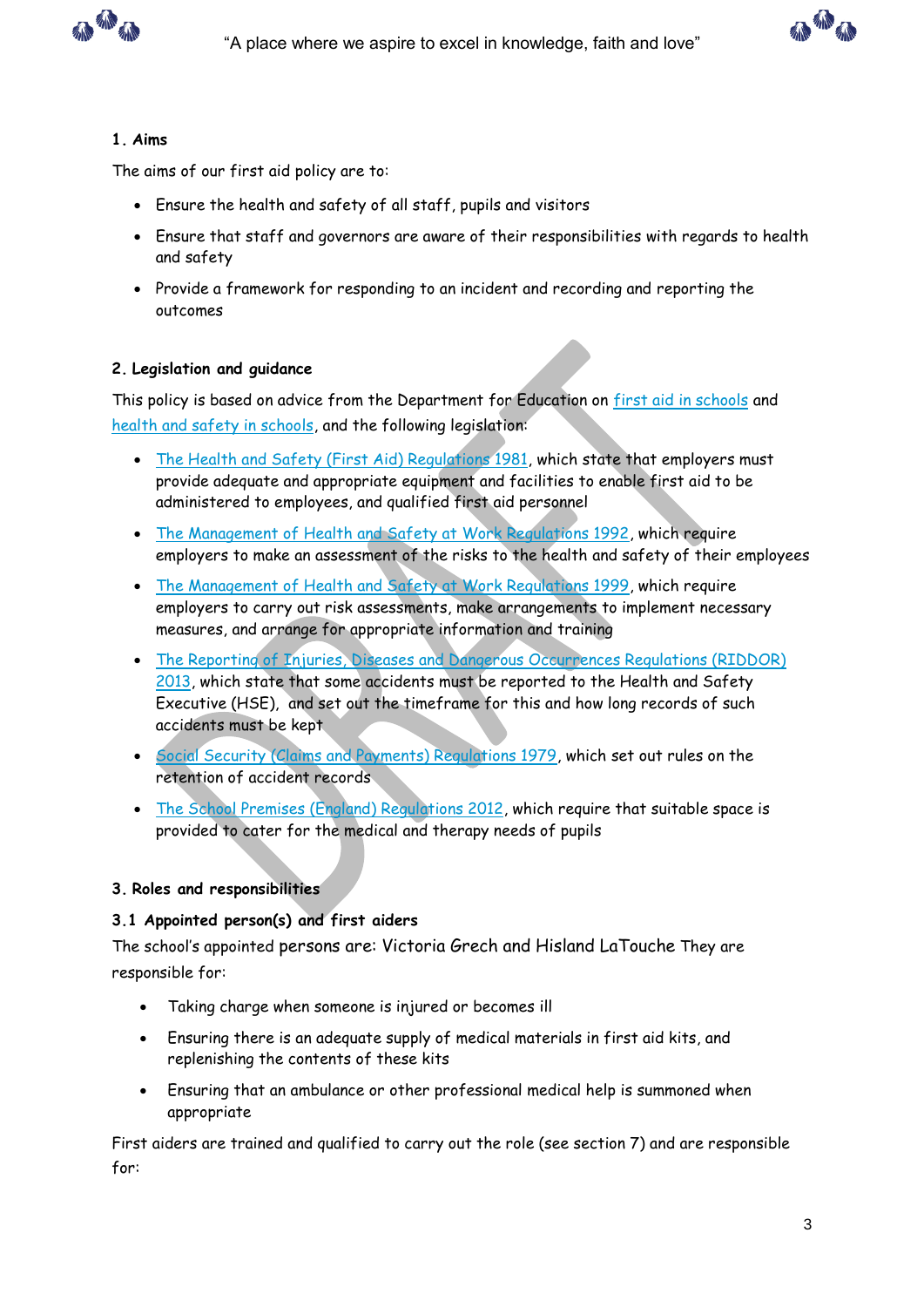



- Acting as first responders to any incidents; they will assess the situation where there is an injured or ill person, and provide immediate and appropriate treatment
- Sending pupils home to recover, where necessary
- Filling in an accident report on the same day, or as soon as is reasonably practicable, after an incident either in paper form (see the template in appendix 2) or electronically on the Safety Cloud system.
- Keeping their contact details up to date

Our school's appointed persons and first aiders are listed in appendix 1. Their names will also be displayed prominently around the school.

#### **3.2 The local authority and governing board**

The Local Authority has ultimate responsibility for health and safety matters in the school, but delegates responsibility for the strategic management of such matters to the school's governing board.

The governing board delegates operational matters and day-to-day tasks to the Headteacher and staff members.

#### **3.4 The Headteacher**

The Headteacher is responsible for the implementation of this policy, including:

- Ensuring that an appropriate number of appointed persons and trained first aid personnel are present in the school at all times
- Ensuring that first aiders have an appropriate qualification, keep training up to date and remain competent to perform their role
- Ensuring all staff are aware of first aid procedures
- Ensuring appropriate risk assessments are completed and appropriate measures are put in place
- Undertaking, or ensuring that managers undertake, risk assessments, as appropriate, and that appropriate measures are put in place
- Ensuring that adequate space is available for catering to the medical needs of pupils
- Reporting specified incidents to the HSE when necessary (see section 6)

#### **3.5 Staff**

School staff are responsible for:

- Ensuring they follow first aid procedures
- Ensuring they know who the first aiders in school are
- Completing accident reports (see appendix 2) for all incidents they attend to where a first aider/appointed person is not called
- Informing the Headteacher or their manager of any specific health conditions or first aid needs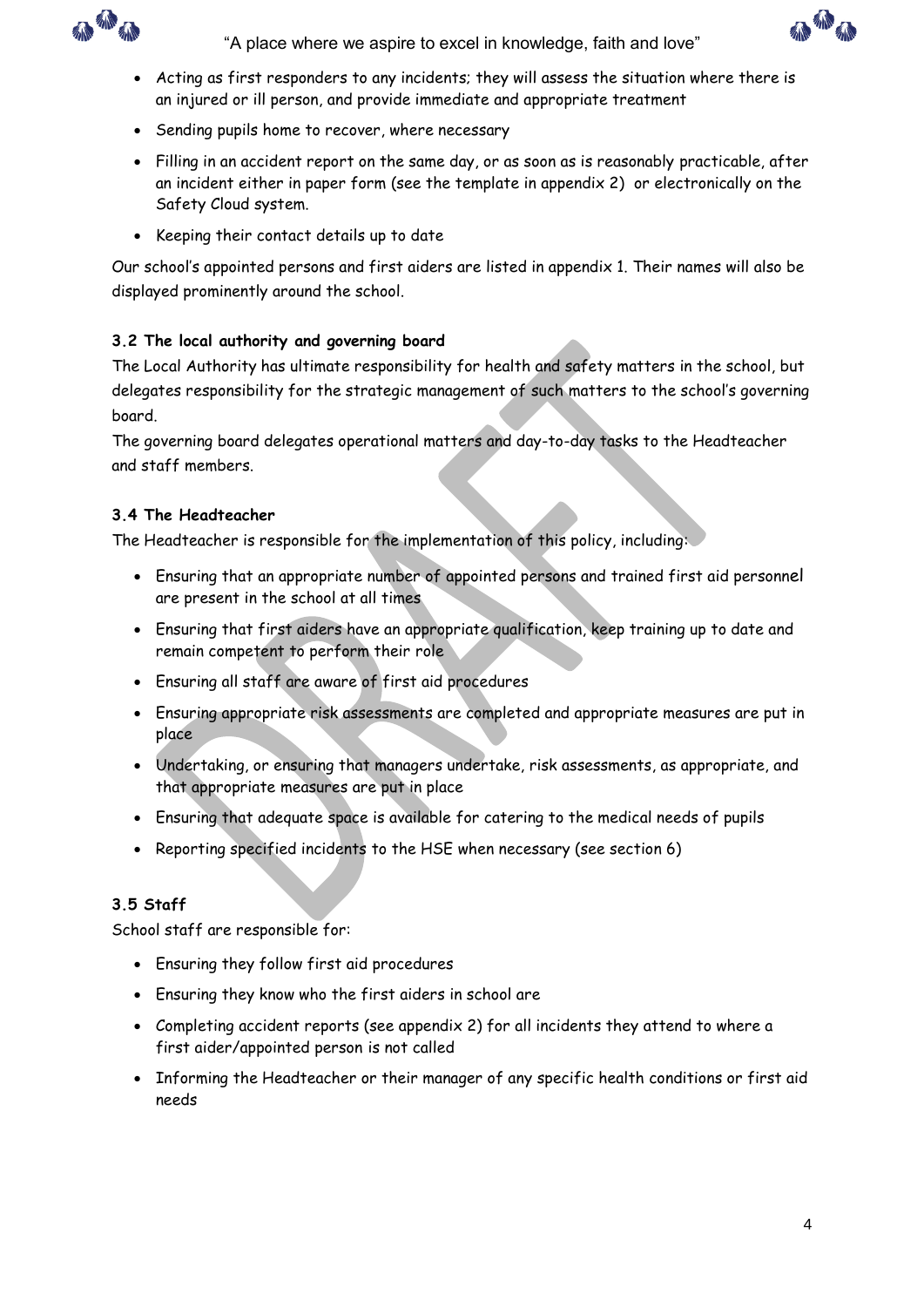

#### **4. First aid procedures**

**AND AND** 

#### **4.1 In-school procedures**

In the event of an accident resulting in injury:

- The closest member of staff present will assess the seriousness of the injury and seek the assistance of a qualified first aider, if appropriate, who will provide the required first aid treatment
- The first aider, if called, will assess the injury and decide if further assistance is needed from a colleague or the emergency services. They will remain on scene until help arrives
- The first aider will also decide whether the injured person should be moved or placed in a recovery position
- If the first aider judges that a pupil is too unwell to remain in school, parents will be contacted and asked to collect their child. Upon their arrival, the first aider will recommend next steps to the parents
- If a pupil sustains a head injury, Headteachers to be notified and parents informed. A head injury letter to be given to parents, head injury sticker to be worn by pupil and the pupil to be monitored during the day
- If emergency services are called, the Headteacher or Office Manager will contact parents immediately
- The first aider/relevant member of staff will complete an accident report form on the same day or as soon as is reasonably practical after an incident resulting in an injury
- The appointed person will ensure that accident report form is uploaded to 'Safety Cloud'

#### **4.2 Off-site procedures**

When taking pupils off the school premises, staff will ensure they always have the following:

- A school mobile phone
- A portable first aid kit
- Information about the specific medical needs of pupils
- Parents' contact details if out of school hours

Risk assessments will be completed by the Visit leader prior to any educational visit that necessitates taking pupils off school premises and approved by the Health and Safety Lead and Educational Visit Lead.

All our First Aiders are pediatric trained. There will always be at least one first aider on school trips and visits.

#### **5. First aid equipment**

A typical first aid kit in our school will include the following:

- A leaflet with general first aid advice
- Regular and large bandages
- Eye pad bandages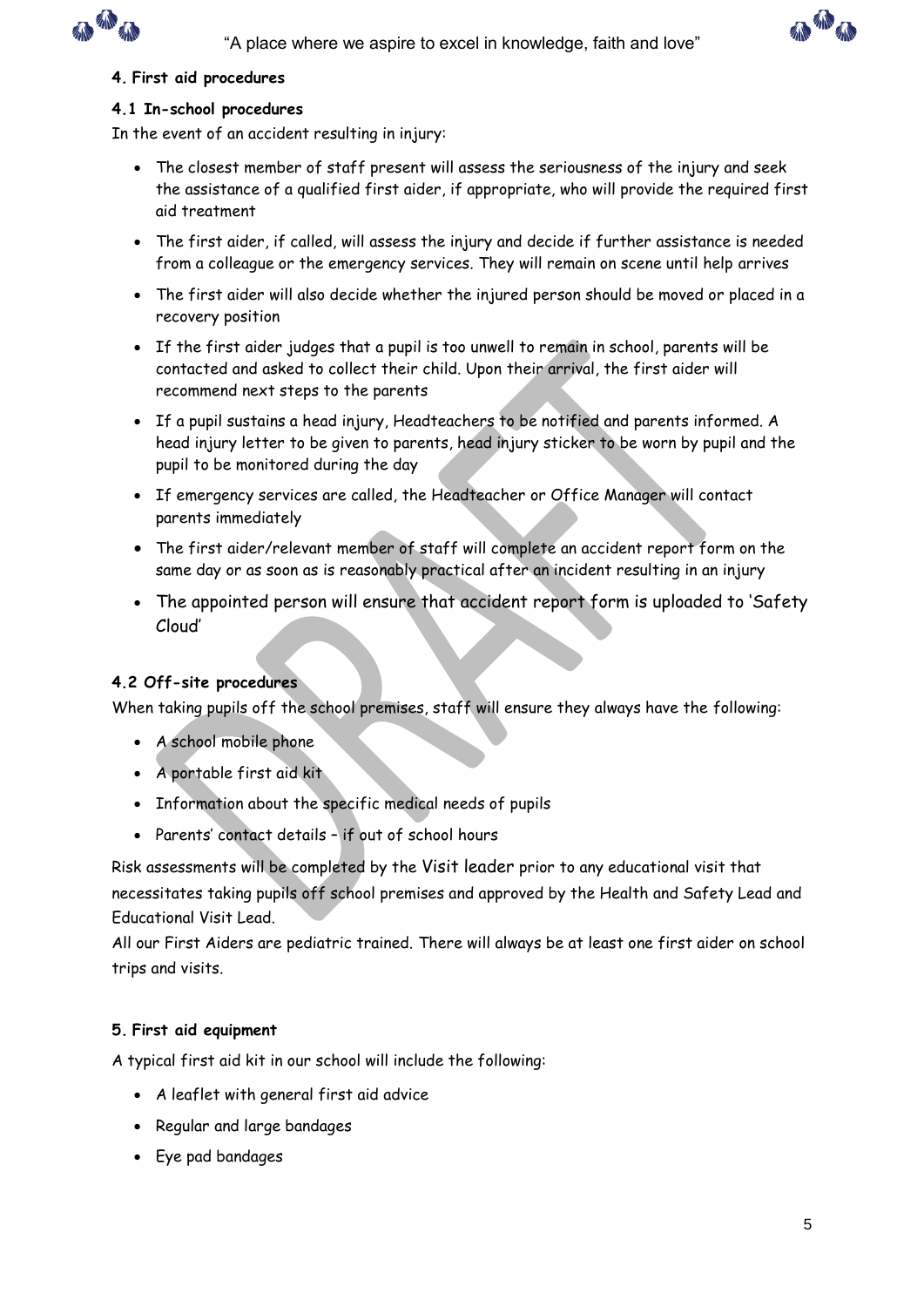



- Triangular bandages
- Adhesive tape
- Safety pins
- Disposable gloves
- Antiseptic wipes
- Plasters of assorted sizes
- Scissors
- Cold compresses
- Burns dressings

No medication is kept in first aid kits. First aid kits are stored in:

- The medical room
- The staffroom
- The school hall
- The school kitchens
- Headteacher's office

#### **6. Record-keeping and reporting**

#### **6.1 First aid and accident record book**

- An accident form will be completed by the first aider and/relevant member of staff on the same day or as soon as possible after an incident resulting in an injury
- As much detail as possible should be supplied when reporting an accident, including all of the information included in the accident form at appendix 2
- Where there is a 'reportable injury', a copy of the accident report form will also be added to the pupil's educational record by the appointed person.
- Records held in the first aid and accident book will be retained by the school for a minimum of 3 years, in accordance with regulation 25 of the Social Security (Claims and Payments) Regulations 1979, and then securely disposed of

#### **6.2 Reporting to the HSE**

The Appointed Person, will keep a record of any accident which results in a reportable injury, disease, or dangerous occurrence as defined in the RIDDOR 2013 legislation (regulations 4, 5, 6 and 7).

The Health and Safety Lead will report these to the Health and Safety Executive as soon as is reasonably practicable and in any event within 10 days of the incident. Reportable injuries, diseases or dangerous occurrences include:

- Death
- Specified injuries, which are:
	- o Fractures, other than to fingers, thumbs and toes
	- o Amputations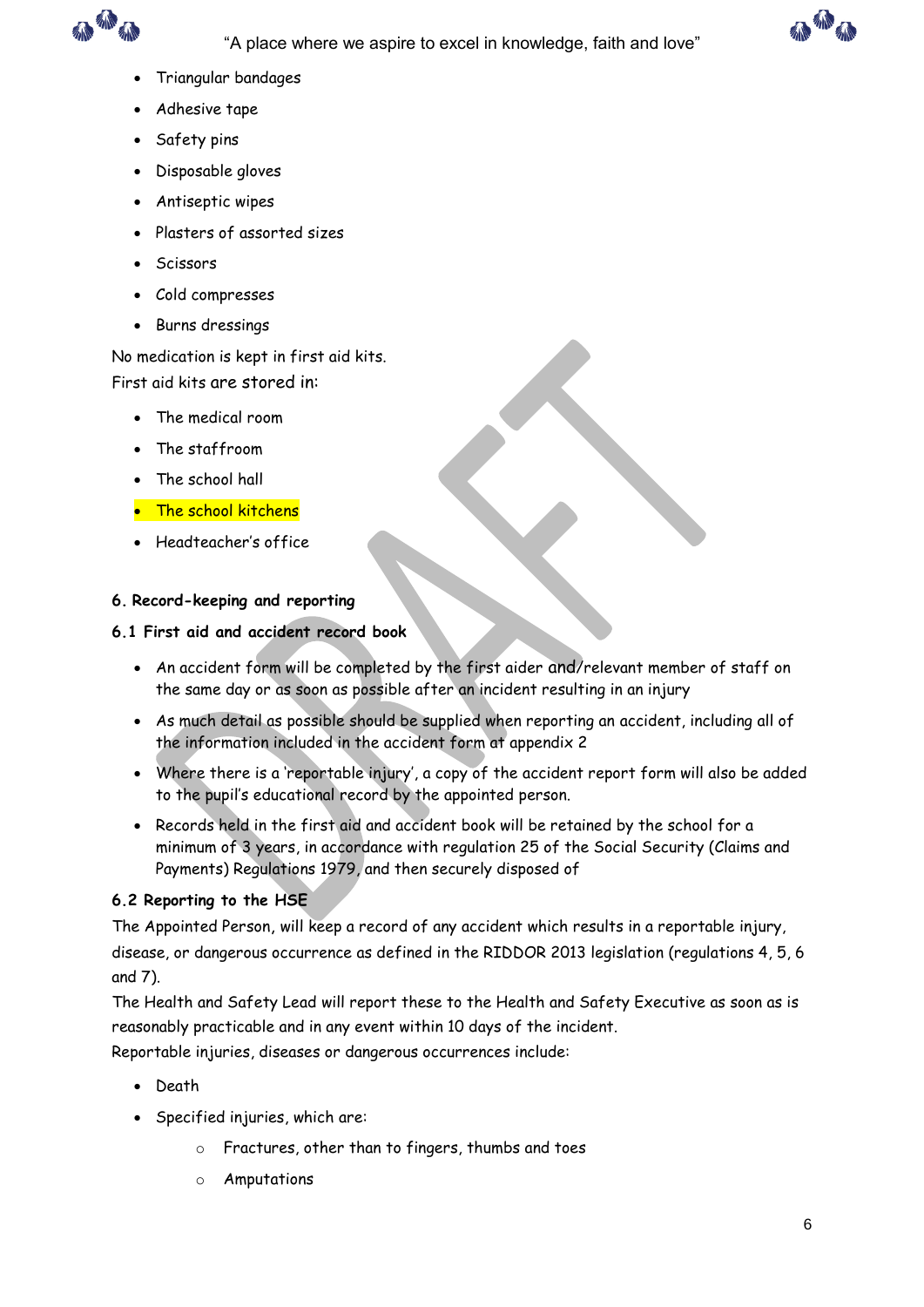



- o Any injury likely to lead to permanent loss of sight or reduction in sight
- $\circ$  Any crush injury to the head or torso causing damage to the brain or internal organs
- o Serious burns (including scalding)
- o Any scalping requiring hospital treatment
- o Any loss of consciousness caused by head injury or asphyxia
- o Any other injury arising from working in an enclosed space which leads to hypothermia or heat-induced illness, or requires resuscitation or admittance to hospital for more than 24 hours
- Injuries where an employee is away from work or unable to perform their normal work duties for more than 7 consecutive days (not including the day of the incident)
- Where an accident leads to someone being taken to hospital
- Near-miss events that do not result in an injury, but could have done. Examples of nearmiss events relevant to schools include, but are not limited to:
	- The collapse or failure of load-bearing parts of lifts and lifting equipment
	- o The accidental release of a biological agent likely to cause severe human illness
	- o The accidental release or escape of any substance that may cause a serious injury or damage to health
	- An electrical short circuit or overload causing a fire or explosion

Information on how to make a RIDDOR report is available here:

#### [How to make a RIDDOR report, HSE](http://www.hse.gov.uk/riddor/report.htm)

http://www.hse.gov.uk/riddor/report.htm

#### **6.3 Notifying parents**

The first aider will complete a first aid form and pass onto to class teacher or the child themselves, dependent on the individual child, to inform parents of any accident or injury sustained by a pupil, and any first aid treatment given, on the same day, or as soon as reasonably practicable.

#### **7. Training**

All support staff are required to undertake first aid training. Training opportunities may be available to other staff members if they would like to. This is dependent on the availability of the courses and the number of trained staff in school.

All first aiders must have completed a training course, and must hold a valid certificate of competence to show this. The school will keep a register of all trained first aiders, what training they have received and when this is valid until (see appendix 3).

Staff are encouraged to renew their first aid training when it is no longer valid.

#### **8. Monitoring arrangements**

This policy will be reviewed by the Health and Safety Lead every two years. At every review, the policy will be approved by the Personal Development, Behaviour and Attitude (PDBA) committee.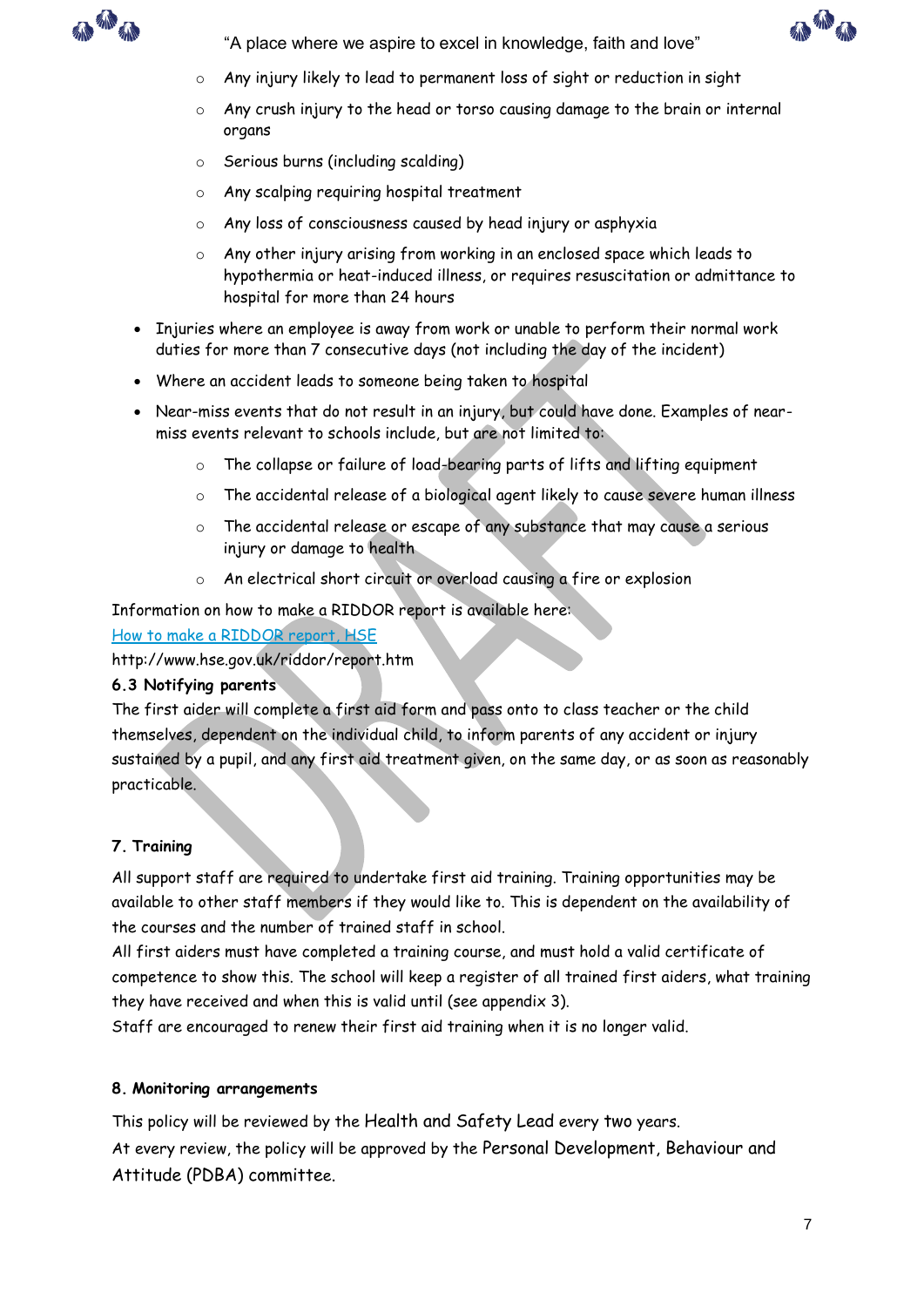



#### **9. Links with other policies**

孤孤孤

This first aid policy is linked to the

- Health and safety policy
- Policy on supporting pupils with medical conditions
- Defibrilator Use Policy

#### **Appendix 1: list of [appointed person(s) for first aid and/or trained first aiders]**

| Staff member's name | Role | Valid until |
|---------------------|------|-------------|
|                     |      |             |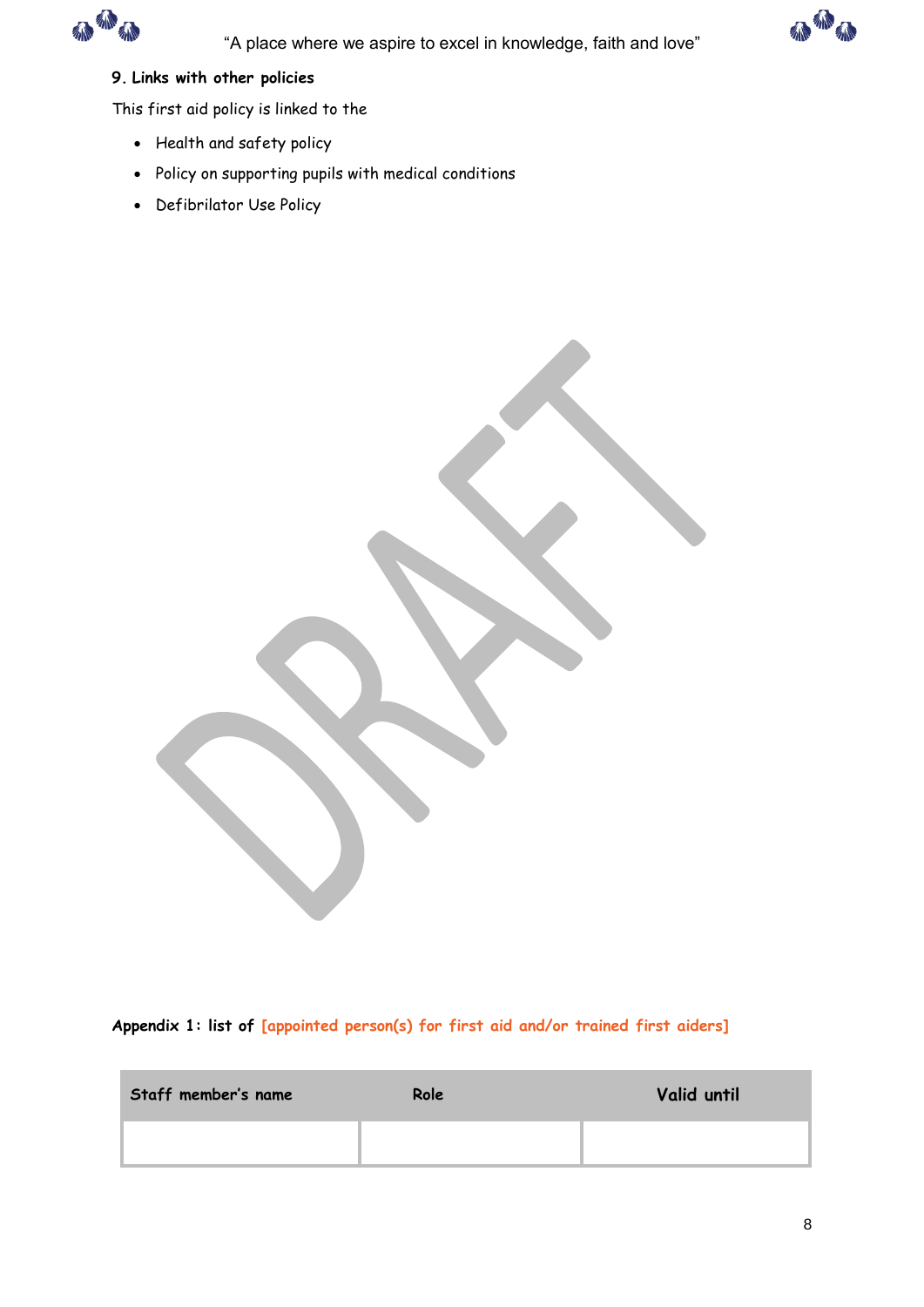

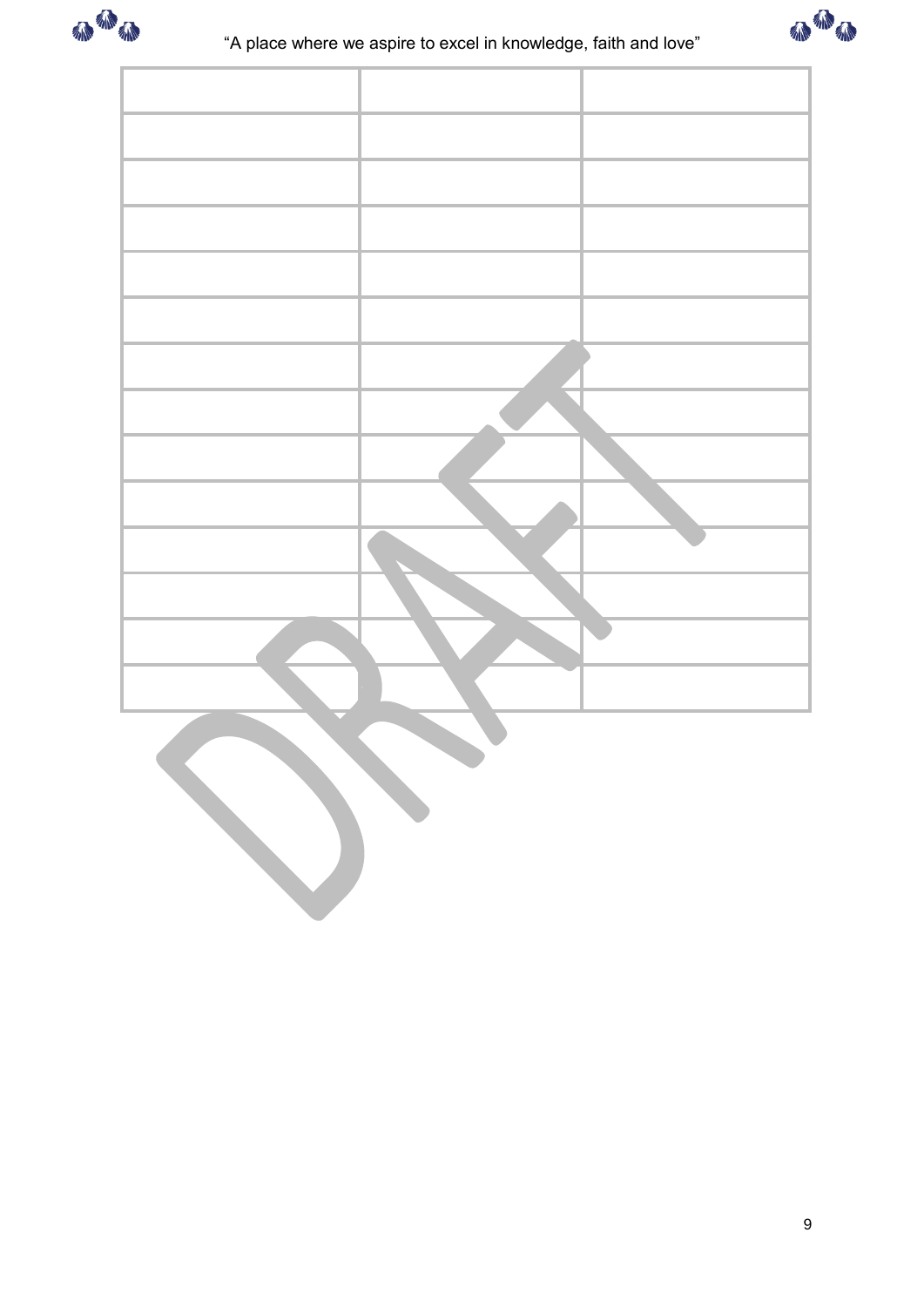



#### **Appendix 2: accident report form**

| Name of injured<br>person                                                                                                                                   |                                                                                         | Role/class                     |  |
|-------------------------------------------------------------------------------------------------------------------------------------------------------------|-----------------------------------------------------------------------------------------|--------------------------------|--|
| Date and time of<br>incident                                                                                                                                |                                                                                         | <b>Location of</b><br>incident |  |
| <b>Incident details</b>                                                                                                                                     |                                                                                         |                                |  |
|                                                                                                                                                             | Describe in detail what happened, how it happened and what injuries the person incurred |                                |  |
|                                                                                                                                                             |                                                                                         |                                |  |
| <b>Action taken</b>                                                                                                                                         |                                                                                         |                                |  |
| Describe the steps taken in response to the incident, including any first aid treatment, and what<br>happened to the injured person immediately afterwards. |                                                                                         |                                |  |
| Follow-up action required                                                                                                                                   |                                                                                         |                                |  |
| Outline what steps the school will take to check on the injured person, and what it will do to reduce<br>the risk of the incident happening again           |                                                                                         |                                |  |
| Name of person<br>attending the<br>incident                                                                                                                 |                                                                                         |                                |  |
| Signature                                                                                                                                                   |                                                                                         | Date                           |  |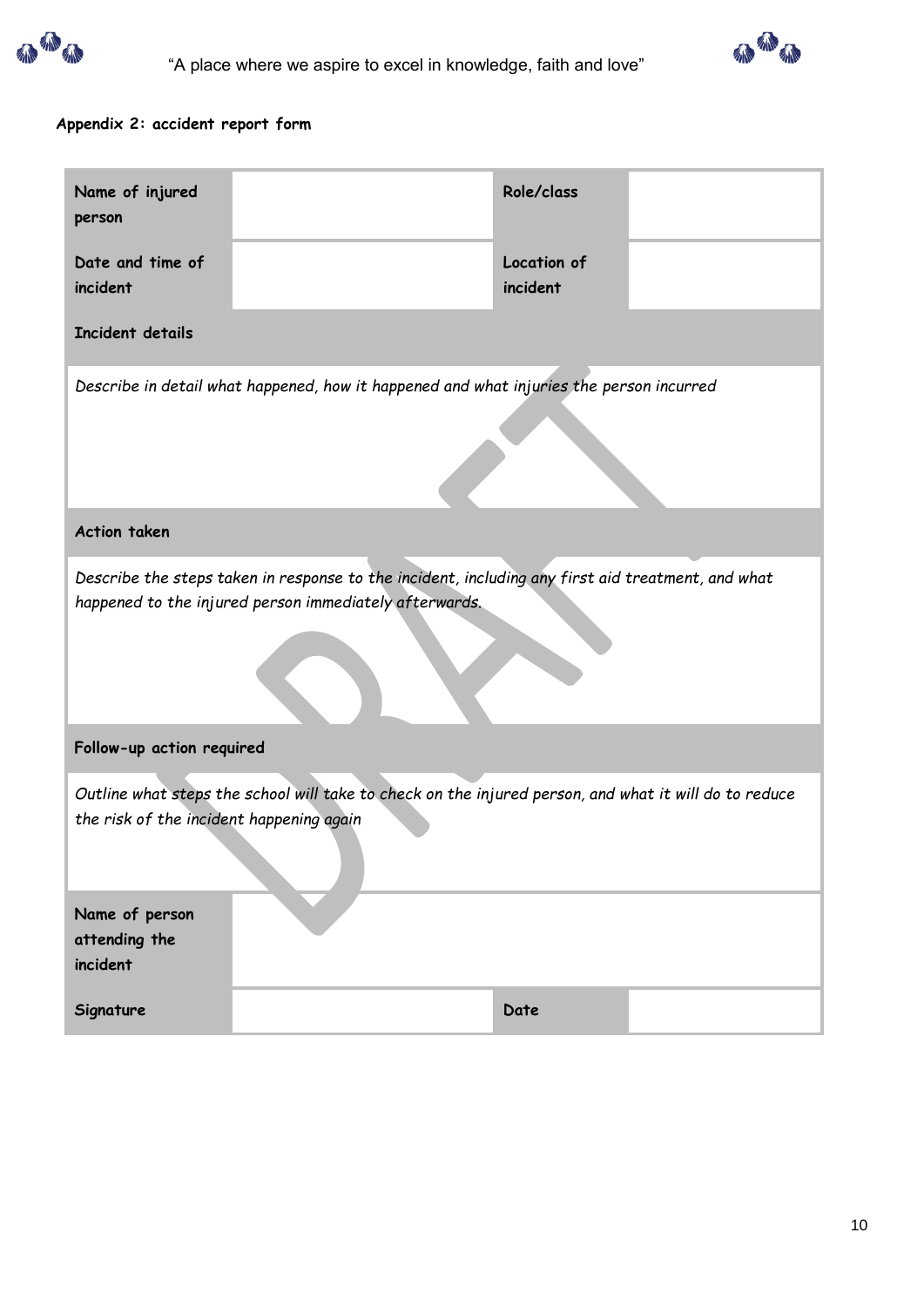





|                           | Name/type of training Staff who attended (individual<br>staff members or groups) | Date attended | Date for training<br>to be updated<br>(where<br>applicable) |
|---------------------------|----------------------------------------------------------------------------------|---------------|-------------------------------------------------------------|
| E.g. first aid            |                                                                                  |               |                                                             |
| E.g. paediatric first aid |                                                                                  |               |                                                             |
| E.g. anaphylaxis          |                                                                                  |               |                                                             |
|                           |                                                                                  |               |                                                             |
|                           |                                                                                  |               |                                                             |
|                           |                                                                                  |               |                                                             |
|                           |                                                                                  |               |                                                             |
|                           |                                                                                  |               |                                                             |
|                           |                                                                                  |               |                                                             |
|                           |                                                                                  |               |                                                             |